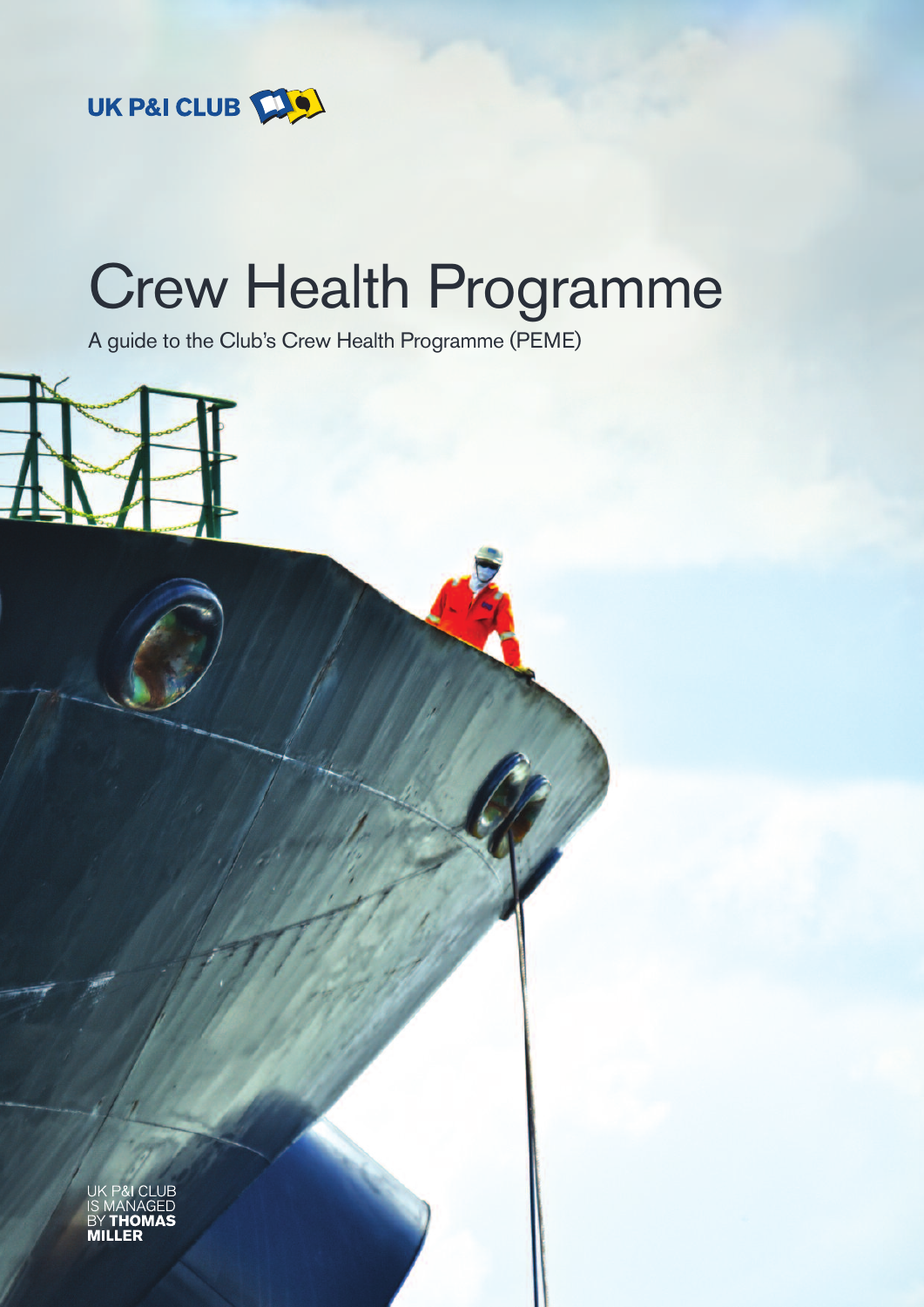## CONTENTS **Introduction <sup>1</sup>**

| <b>Save money and reduce illness</b>        | $\overline{2}$ |
|---------------------------------------------|----------------|
| <b>How does our examination</b><br>compare? | 3              |
| How we can help                             | 4              |
| <b>Focus on Members</b>                     | 4              |
| <b>The Crew Health process</b>              | 5              |
| <b>Crew Health advice</b>                   | 5              |
| <b>Testimonials</b>                         | 6              |
| The next steps for entry                    |                |

### THE FACTS





**Countries**

#### **Approved clinics**





**Years' experience Thousand exams**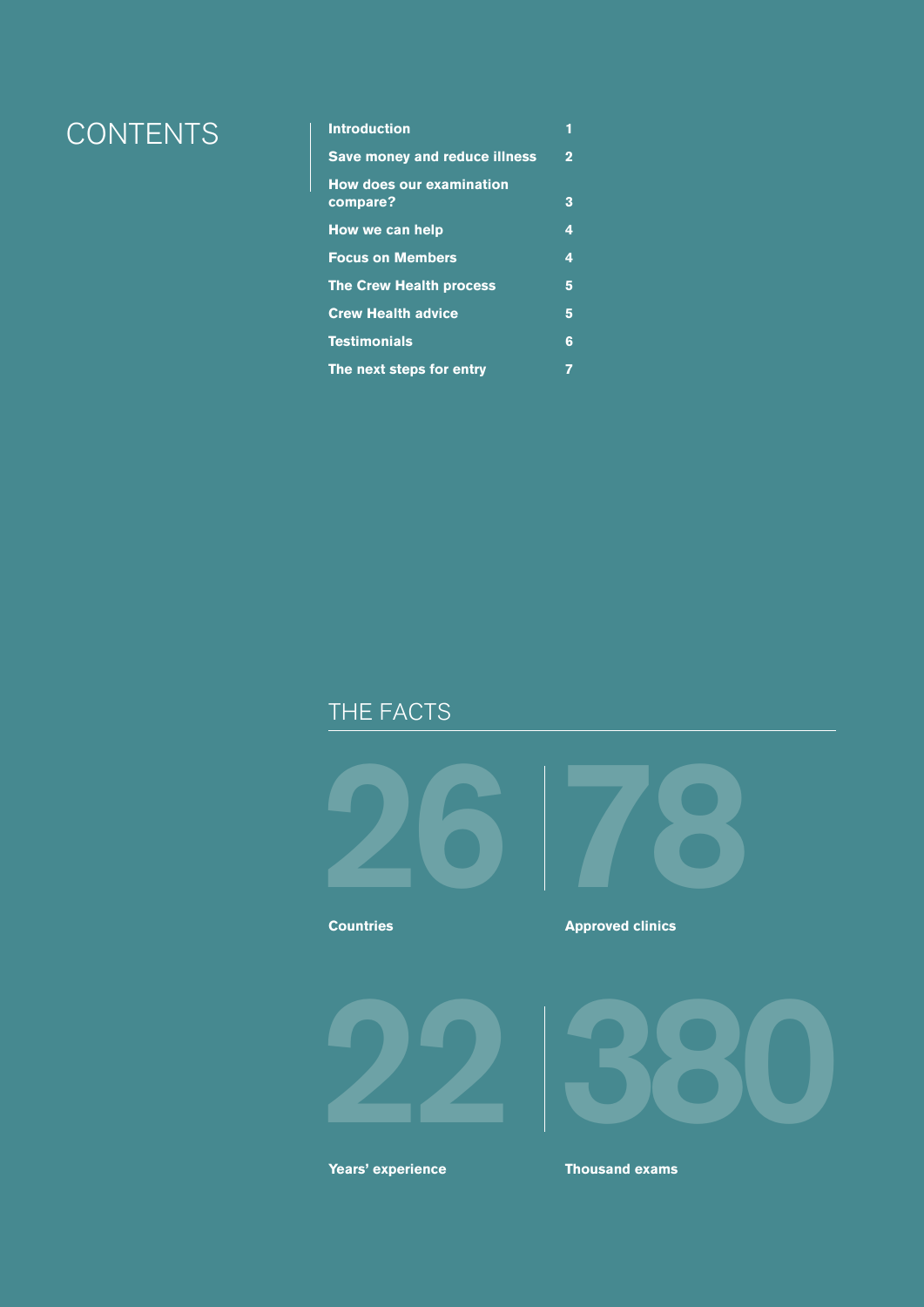### INTRODUCTION

The Crew Health programme is the leading loss prevention initiative within the UK P&I Club. Clinics, which are approved under the programme, are held accountable to both the Club and Members for their performance.

The scheme is designed to protect shipowners from claims arising from medical conditions existing prior to employment, and to provide crew with a first rate health check before going to sea. This programme is the most extensive and inclusive system available in the industry and has become a key element in the Club's loss prevention scheme.

#### **Programme history**

The Club set up the Pre-Employment Medical Examination Programme in August 1996. The programme stems from the Club's Analysis of Major Claims in 1995 which identified compensation claims that were due to pre-employment medical conditions.

The Club's investigations found huge inconsistencies in the standards used by clinics for pre-employment medical examinations. Many clinics adhered to the minimum standards required by their local authorities and there was no accountability to the shipowner. Examinations were not detailed enough to screen out pre-existing medical conditions that could impact on a shipowner's liability to compensation. The Club has designed a universally accepted standard medical examination form, compliant with MLC 2006, stringently accrediting and auditing clinics to exacting criteria, and implementing a system of quality control.

Since 1996, 78 clinics in 26 countries, including an extensive network of US and Canadian clinics, have been approved. Expansion of the clinic network is currently being considered in new areas within Europe and the Far East. Those clinics approved by the Club are fully accountable for excluding any examinee if in any doubt about fitness. The clinics liaise directly with the Crew Health team on aspects of crew fitness rather than with the manning agencies.

The Club manages an online database of all crew medical records. This allows the Crew Health team to review statistics on nationality, causes of unfitness etc. Pre-employment medicals are offered to the Club's PEME standard in 26 crew supply countries. The clinic network development is driven by the geographical requirements of Members.

Information and examination results are compiled into a five page medical report. Clinics verify individual crew details before each medical examination by crosschecking against Club crew health records via the Internet to avoid possible deception by examinees.

The Crew Health team regularly discusses requirements with participating shipowners and clinics. If Members have suggestions for growth of the clinic network they are invited to contact the Crew Health team to discuss their requirements.

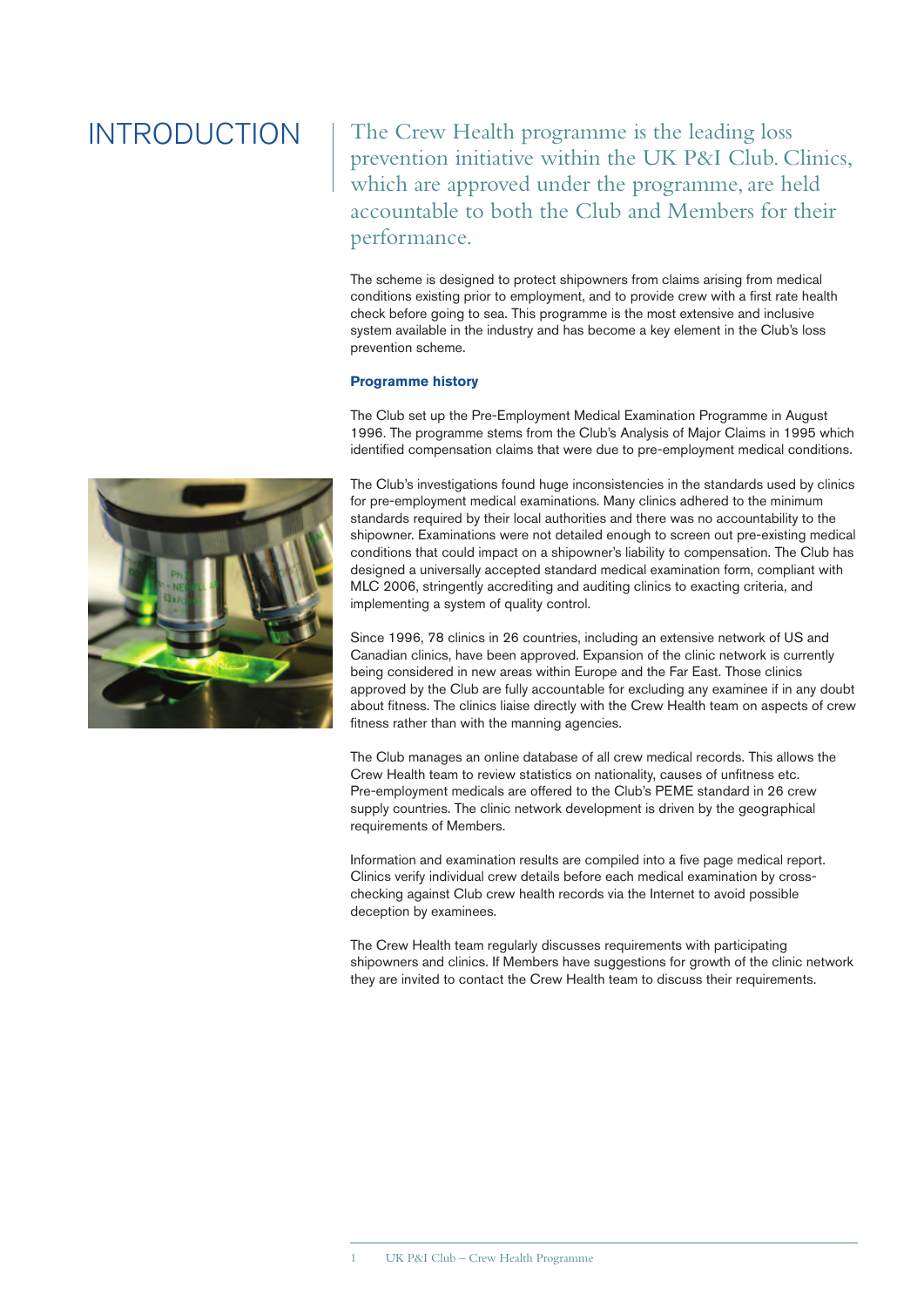### SAVE MONEY AND REDUCE CREW ILLNESS

The Programme provides extensive money-saving opportunities and reduces the volume and frequency of crew illness claims. These claims may be above or below the Member's deductibles thus providing a saving for both the Member and Club.

#### **Other features include:**

- More clinics in more countries than any other scheme
- 78 clinics in 26 different countries
- 22 successful years and 380,000 examinations
- Club Crew Health Team handle all administrative duties including accreditation of new clinics, audit of existing facilities, review of clinic performance
- Independent medical audits of participating clinics
- Efficient, top-quality medical examinations
- Clinics are fully accountable to the Club, and must uphold high standards
- Screening of crew before employment insuring best/healthiest crewmen onboard
- Medical examination online authentication process
- Reduced risk to other crew members and passengers onboard a vessel
- Reduction in claims above and below the deductible
- Most extensive and sophisticated medical screening programme in the industry



#### **Worldwide crew unfitness statistics**

In the course of its extensive experience, the UK Club has identified more than a thousand seafarer recruits with Hepatitis B, over a thousand cases of critically high blood pressure and in excess of 700 cases of pulmonary tuberculosis. Each of these cases could easily have resulted in a claim, the costs of which would have been significantly higher than the cost of the medical examination.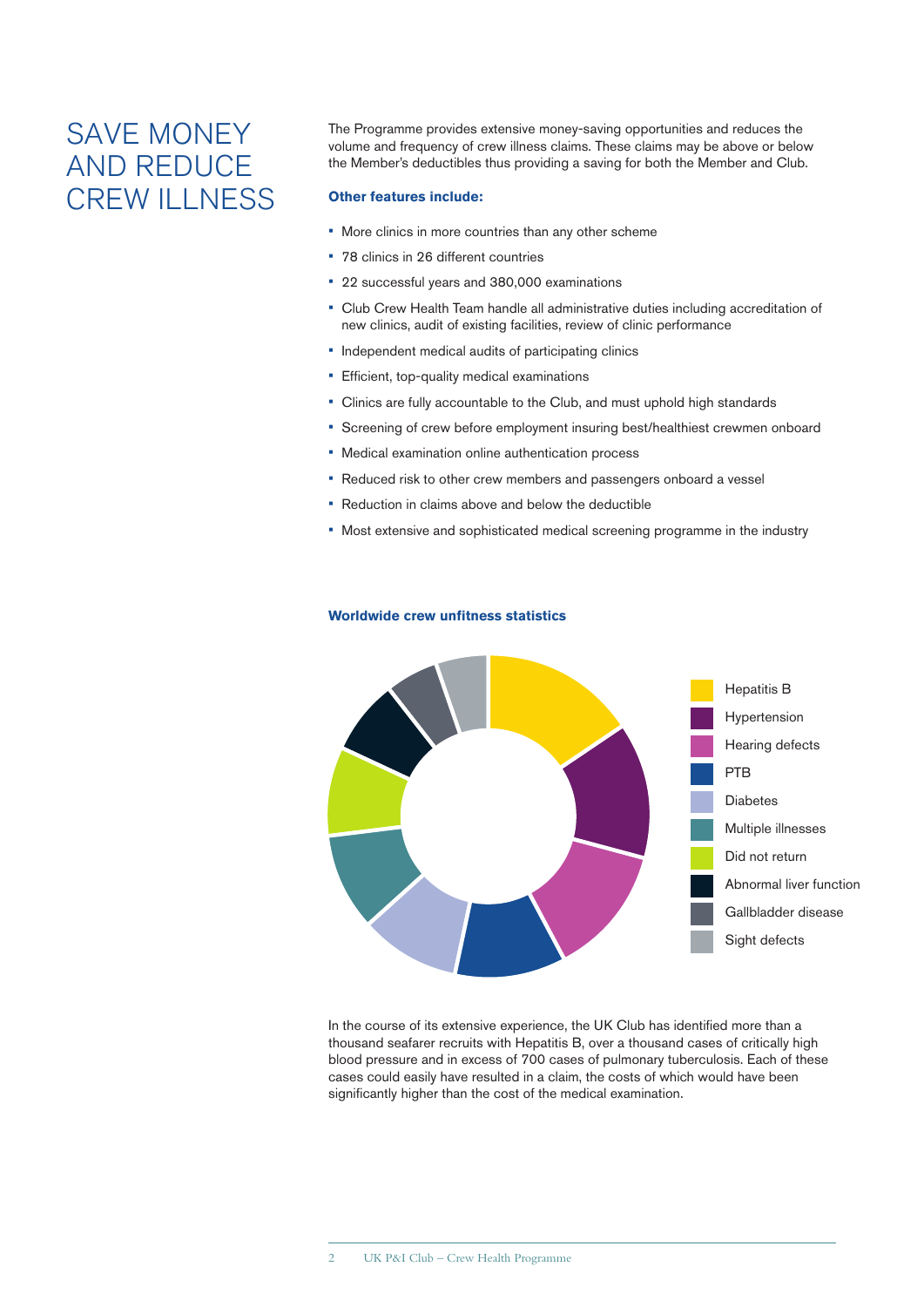## HOW DOES OUR EXAMINATION COMPARE?

### **MEDICAL EXAMINATION CONTENT COMPARISON – THE PHILIPPINES**

|                                                      | <b>Philippines DOH</b><br>AO 2013-0006 | <b>UK P&amp;I Club</b> | <b>Notes/Illness screened</b> |
|------------------------------------------------------|----------------------------------------|------------------------|-------------------------------|
| Complete physical examination and<br>medical history | Yes                                    | Yes                    | Physical appearance           |
| Visual acuity (far and near vision)                  | Yes                                    | <b>Yes</b>             | Eyesight                      |
| Ishihara                                             | Yes                                    | Yes                    | Colour blindness              |
| <b>Audiometry</b>                                    | <b>Yes</b>                             | <b>Yes</b>             | Physical Exam only            |
| <b>ECG</b>                                           | Yes                                    | Yes                    | <b>Heart function</b>         |
| <b>Dental inspection</b>                             | Yes                                    | <b>Yes</b>             | Physical Exam only            |
| Urinalysis*                                          | Yes                                    | Yes                    | Protein/sugars                |
| Complete blood count and blood typing                | Yes                                    | <b>Yes</b>             | Blood count/type              |
| Chest X-ray (digital)                                | Yes                                    | Yes                    | Chest X-ray/TB                |
| <b>TPHA</b>                                          | <b>Yes</b>                             | <b>Yes</b>             | Sexual health                 |
| Fecalysis for food handlers                          | Yes                                    | Yes                    | Stool analysis parasites      |
| Serum pregnancy test for female applicants           | <b>Yes</b>                             | <b>No</b>              |                               |
| Hepatitis A/B/C                                      | <b>No</b>                              | Yes                    | Hepatitis A B or C            |
| $HIV*$                                               | <b>No</b>                              | <b>Yes</b>             | AIDS/HIV                      |
| Psychological examination                            | No                                     | Yes                    |                               |
| $DAAT - 5$                                           | <b>No</b>                              | <b>Yes</b>             | Drug and alcohol presence     |
| <b>PFT</b>                                           | No                                     | Yes                    | Lung function                 |
| <b>Blood chemistry</b>                               | <b>No</b>                              | <b>Yes</b>             | Major organ function          |
| <b>FBS</b>                                           | No                                     | Yes                    | <b>Diabetes</b>               |
| <b>Cholesterol/triglycerides</b>                     | No                                     | Yes                    | High cholesterol              |
| <b>SGPT</b>                                          | <b>No</b>                              | Yes                    | Liver/kidney function         |
| <b>SGOT</b>                                          | No                                     | Yes                    | Liver/kidney function         |
| <b>Bilirubin</b>                                     | <b>No</b>                              | Yes                    | Kidney disease                |
| Alkaline phosphatase                                 | No                                     | Yes                    | Liver disease                 |
| <b>BUN</b>                                           | No                                     | Yes                    | Liver/kidney function         |
| <b>Creatinine</b>                                    | No                                     | Yes                    | Kidney disease                |
| <b>KUB Ultrasound</b>                                | No                                     | Yes                    | Kidney, ureter and bladder    |

\* Urine test for albumin, glucose and blood only performed

# Where permitted by law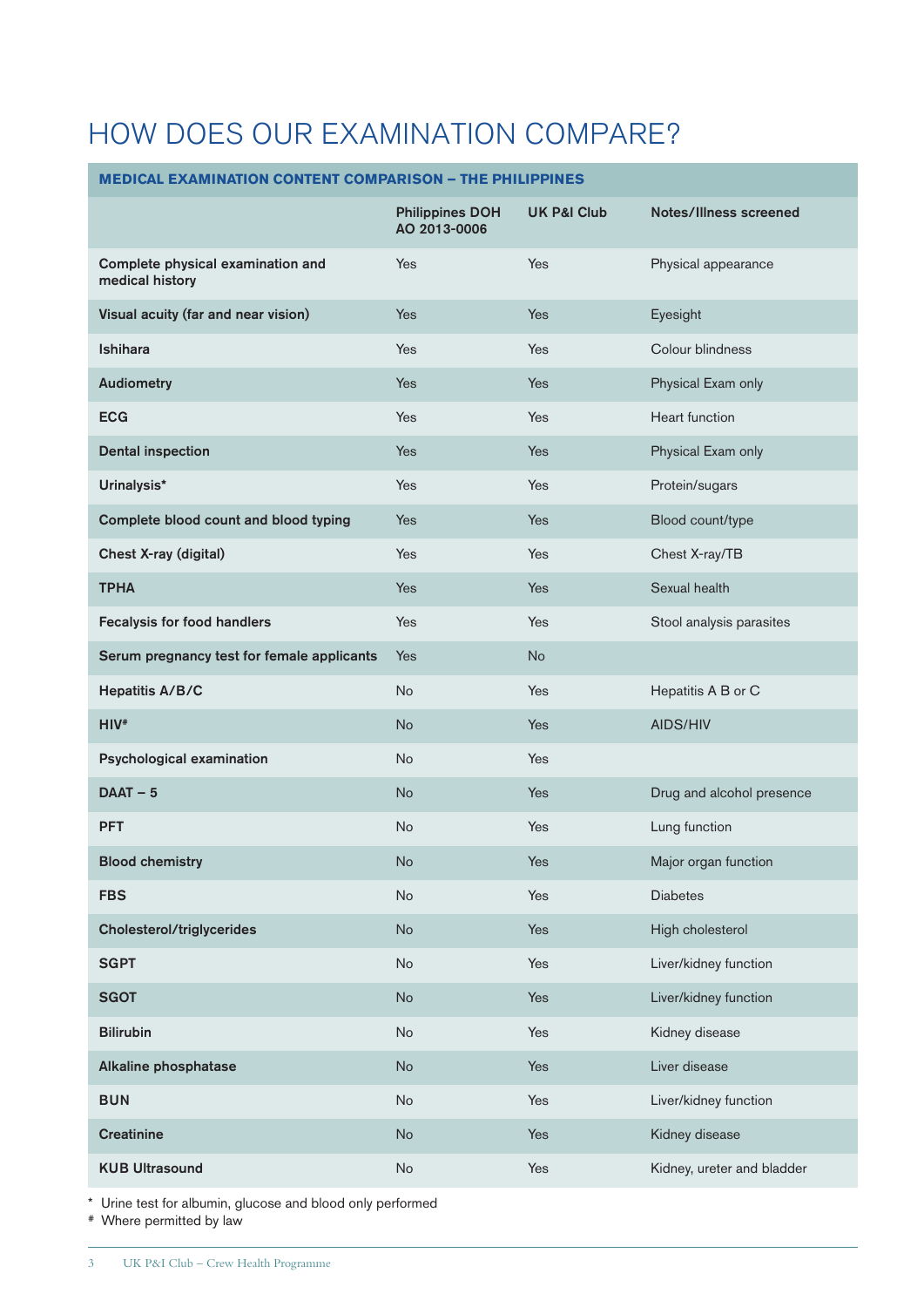The comparison table overleaf illustrates the differences between the Filipino Department of Health (DOH) basic examination and the UK P&I Club PEME enhanced medical content.

Note the higher content of our PEME, which ensures a number of high risk medical conditions are screened out. Conditions such as Hepatitis B (prevalent in the Philippines, and if unchecked, can cause serious health implications) can be detected. We also screen for diseases and functions of the liver and kidneys, looking to avoid painful kidney stones or liver infections, which can render crew unfit, and regularly leads to a number of repatriation cases seen by the Club.

The introduction of the UK Club Crew Health programme to seafarer recruitment has had a considerably positive impact.

At the outset of the Crew Health Programme the more rigorous standards and maritime focus of the UK Club standard medical led to more than 12 per cent of initial candidates being rejected as unfit for sea duty. The quality control effect on crewing and recruitment agencies has reduced the current rejection rates to just 3 per cent.

The reported level of crew fitness experienced under the programme has improved over time. Members who join the scheme may initially experience high rates of unfitness, which changes once the unfit crew's long-term health improves.

#### For shipowners

- **Improved crew risk management**
- Fewer claims
- Safer ships
- Minimal disruption
- Fitter and healthier crew
- Control on costs
- Accountability of clinics
- Crew claims analysis

#### For seafarers

- Quality medical examination
- Free health check
- Lifestyle advice
- Improved awareness of health issues
- Increased personal safety onboard

## FOCUS ON **MEMBERS**

HOW WE

CAN HELP

The Club continually reviews the performance of the Crew Health programme with its Members, identifying beneficial improvements and innovations in the medical examinations and the overall administration of Crew Health. For example, one Member participating in the Crew Health programme wanted to know when any of his crew failed a Club medical. The Crew Health team modified its web-based records system to alert the team via email each time a crewman was found unfit.

The Crew Health team handle the administration of the examination scheme and provide useful reports and insight into the quality of seafarer recruitment. Members currently using the scheme range from tanker and dry bulk operators through to major

If a crew member fails their medical, the team are advised instantly and can forward that information directly to the participating Member.

As the programme develops and expands, the concerns and needs of new and existing Members continues to be of the utmost importance. Enhanced working relationships with clinics and Members, delivered through excellent communication, remains our highest priority.

- 
- 

cruise lines.

- 
-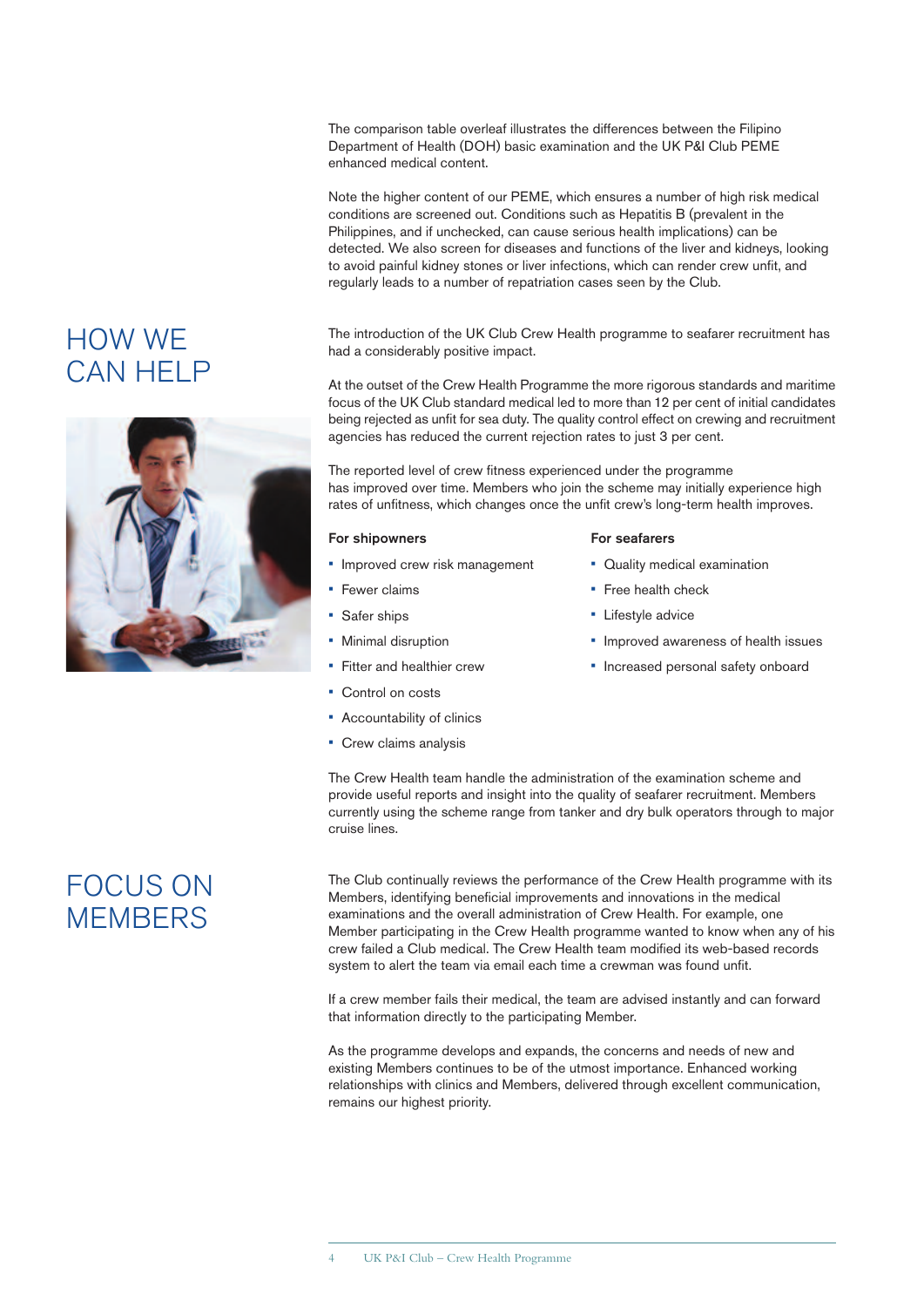### THE CREW **HEALTH PROCESS**

Member completes Crew Health entry questionnaire with details of ships, areas of recruitment, Clubs, manning agents, managers, medical requirements etc

Member agrees and signs contract with the Club for Crew Health services. (Additional contracts are required for split fleet entries and the 'other' P&I Club is also a co-signatory)

Crew Health team set up Member's details on UK P&I Club systems

Crew Health team send email instruction to clinics assigned to member entry

Clinic administration team contact local manning agents to advise on referral process

Crew Health team advise Member of clinic contact details, examination cost and billing details

Member notifies crew managers, manning agents and other interested parties of the Member's UK P&I Club Crew Health involvement and approved clinic contact details

Crew are referred direct to clinic for their crew health under UK P&I Club terms

Clinic undertake all medical tests required and enter details of examination (pass/fail) on to UK P&I Club Crew Health Web Records database

Crew member is given medical certificate. Manning agent given copy of medical certificate and result

Clinic bill UK P&I Club for cost of medicals via our online billing system 'FEESABLE'

UK P&I Club Crew Health team pay clinic bill

UK P&I Club Crew Health team prepare debit note for the member to recover PEME costs (and administration fee for split fleet entries)

**Member** UK P&I Club Clinic **Manning Agent**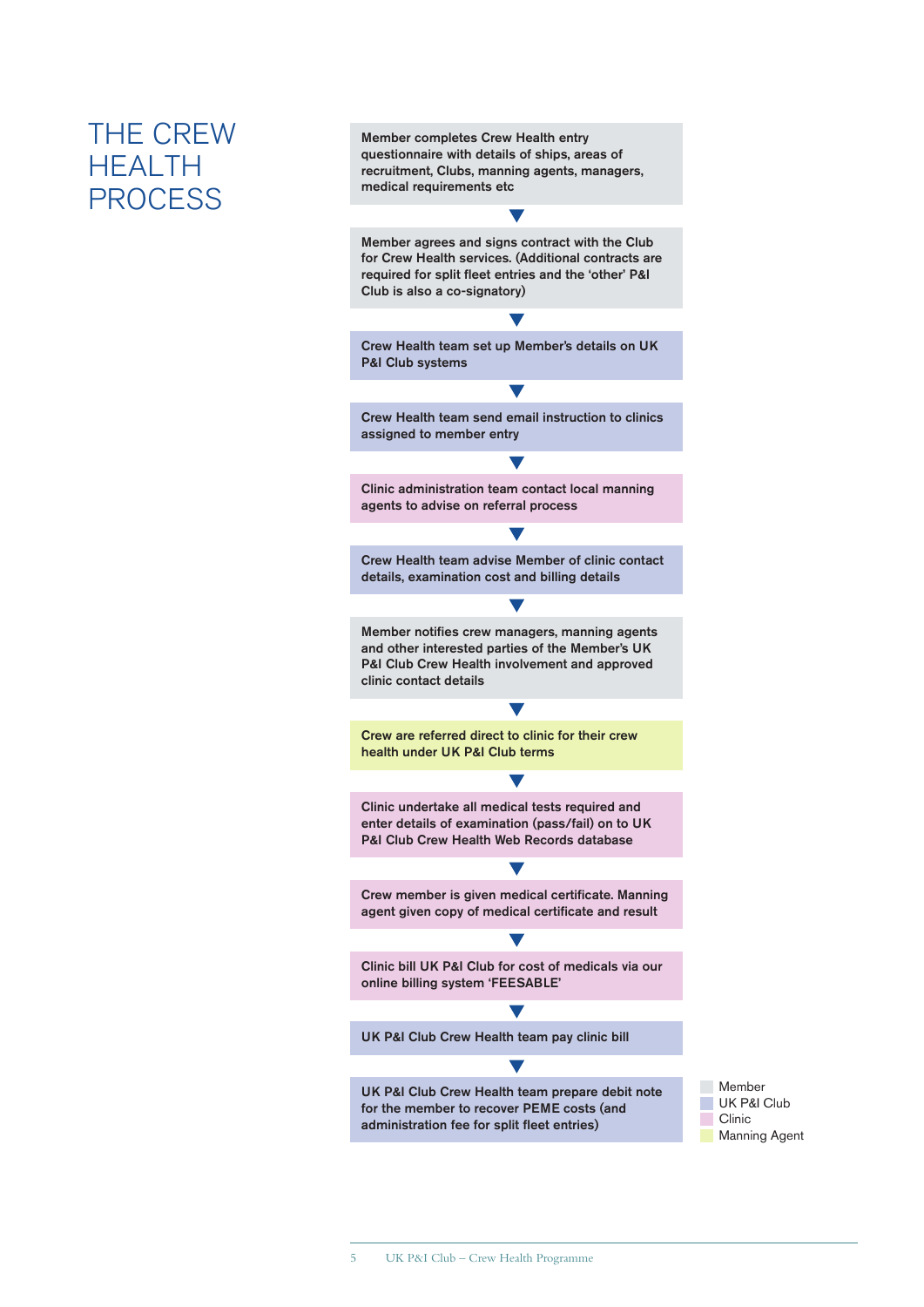### CREW HEALTH ADVICE

The Crew Health team with their accredited clinics provide the latest advice and information on a range of illnesses affecting crew. Healthy crew are generally happier and better equipped to cope with their work onboard. A productive and efficient workforce means less likelihood of experiencing accidents, illness and injuries, which can prevent the smooth running of the ship, and often terminate in a claim.

The following publications are for information only, and must not be relied upon as an alternative to medical advice from your doctor or professional healthcare provider.



#### **Dehydration**

Over the last 12 months, several cases of illness on Members' ships indicate possible dehydration in the underlying health of the crew.



#### **Dental hygiene**

Dental problems are frequently a major cause for concern amongst seafarers. At the UK P&I Club, we often see claims arising from dental problems that require urgent medical treatment and even repatriation of crew.



#### **Diabetes**

Dr Marcus Brauer, a General Practitioner from one of the Club's approved clinics in South Africa, provides valuable insight into one of the industry's most concerning medical issues: diabetes.



#### **Hearing loss**

Over the last ten years, the incidence of hearing defects as the main reason for PEME failure has increased by 40%. Hearing defects are now the third main cause of failure. Previously, they did not even make the top ten.



#### **Hepatitis B**

Dr Balaji of Balaji Medical Centre, Chennai, India, explains why hepatitis B, a little known infection, kills more people worldwide than HIV/AIDS.



#### **Hypertension**

Hypertension is the second most frequent reason for PEME failure, representing 8% of all unfit decisions. Hypertension can lead to heart disease, stroke, vascular dementia and chronic kidney disease. It is estimated that in 2014, hypertension cost the UK NHS over £2 billion.



#### **Mental health**

Positive mental health provides a sense of wellness, contentment, and happiness. When we view our lives in a positive way, this allows us to enjoy life, make choices, be flexible and adapt, feel safe and secure, and deal with the stresses in our everyday lives.



#### **Sleep deprivation**

Are your crew members getting enough sleep? A recent US study into sleep found that sleep deprivation is one of the main contributory causes of accidents. George Radu from our San Francisco office **explains**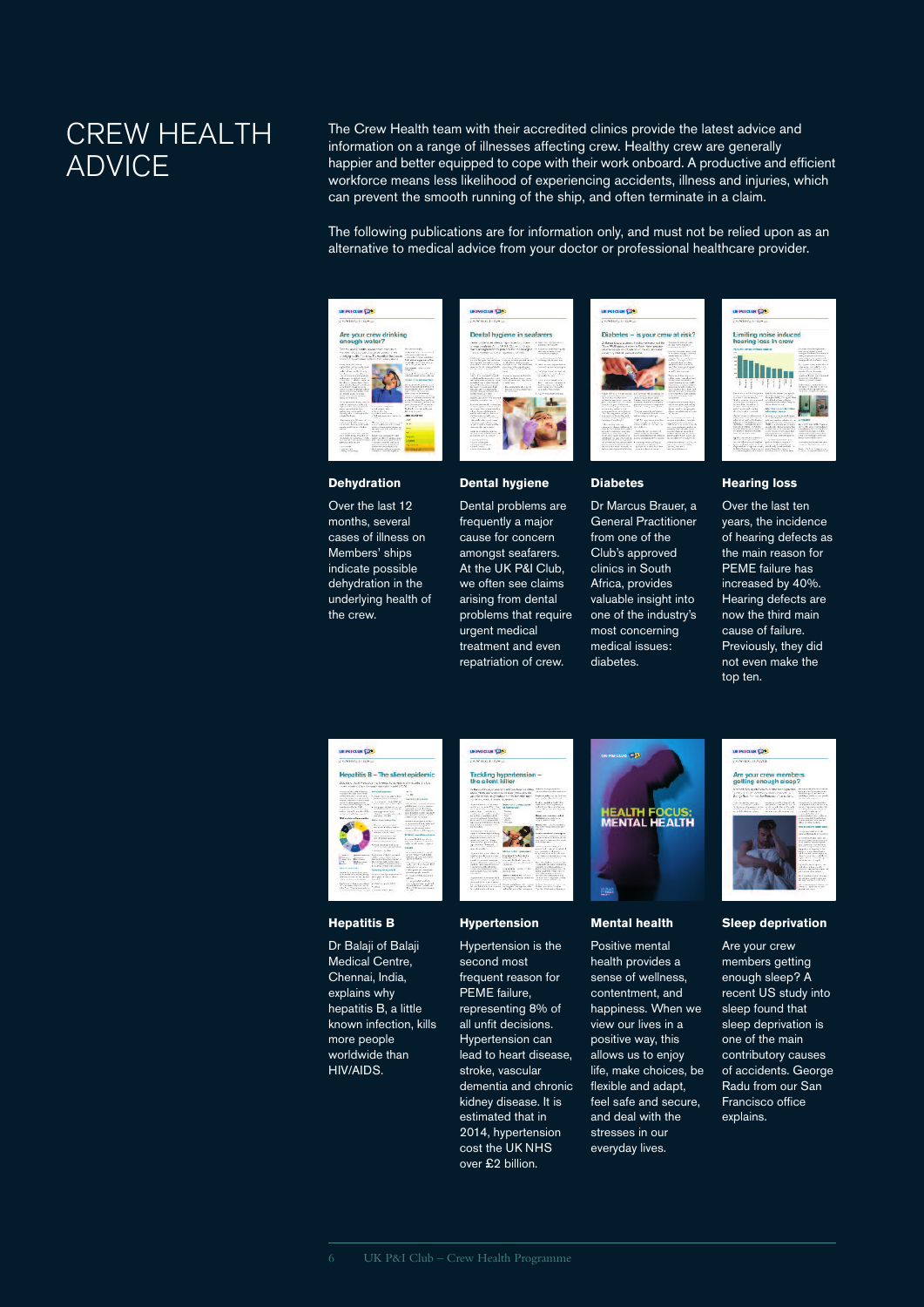### TESTIMONIALS

*"Our experience goes back in excess of 15 years.The programme's value for the company and the crew is undeniable. Crew illnesses have dropped radically since the implementation of the programme."*

Carras (Hellas) SA



*"We have seen many improvements to the PEME Programme since the beginning and particularly the last 14 years when Mrs Bullard assumed Directorship with a dedicated PEME team.*

*As members, we are reassured by a quality system delivered through the approved clinics.The Club's consistent auditing of the clinics, excellent communication and streamlined administration processes serve the membership very well. Recent initiatives in preventative health advice are also appreciated.We have always received a quick, efficient and helpful, response from the team to all our enquiries.*

*Furthermore, as employers we have appreciated the effectiveness of enhanced screening through a decrease in serious crew illness incidents on board and an increase to the longevity of crew careers, better crew health and retention of our experienced crew.*

*We, at Olympia Ocean Carriers, remain proud to be members of the PEME Programme.We look forward to continued crew health management for the next 20 years and beyond."*

#### Olympia Ocean Carriers Ltd

*"The Pre-Employment Medical Examination (PEME),which was introduced to us by the UK P&I Club many years ago, has supported our needs as Crew Managers both operationally and commercially, not only by implementing a system with clear guidelines for our manning agencies in the Philippines but allowing us a level of transparency in recruiting our seafarers, which we do not have in any other country."*

Doehle (IOM) Ltd

7 UK P&I Club – Crew Health Programme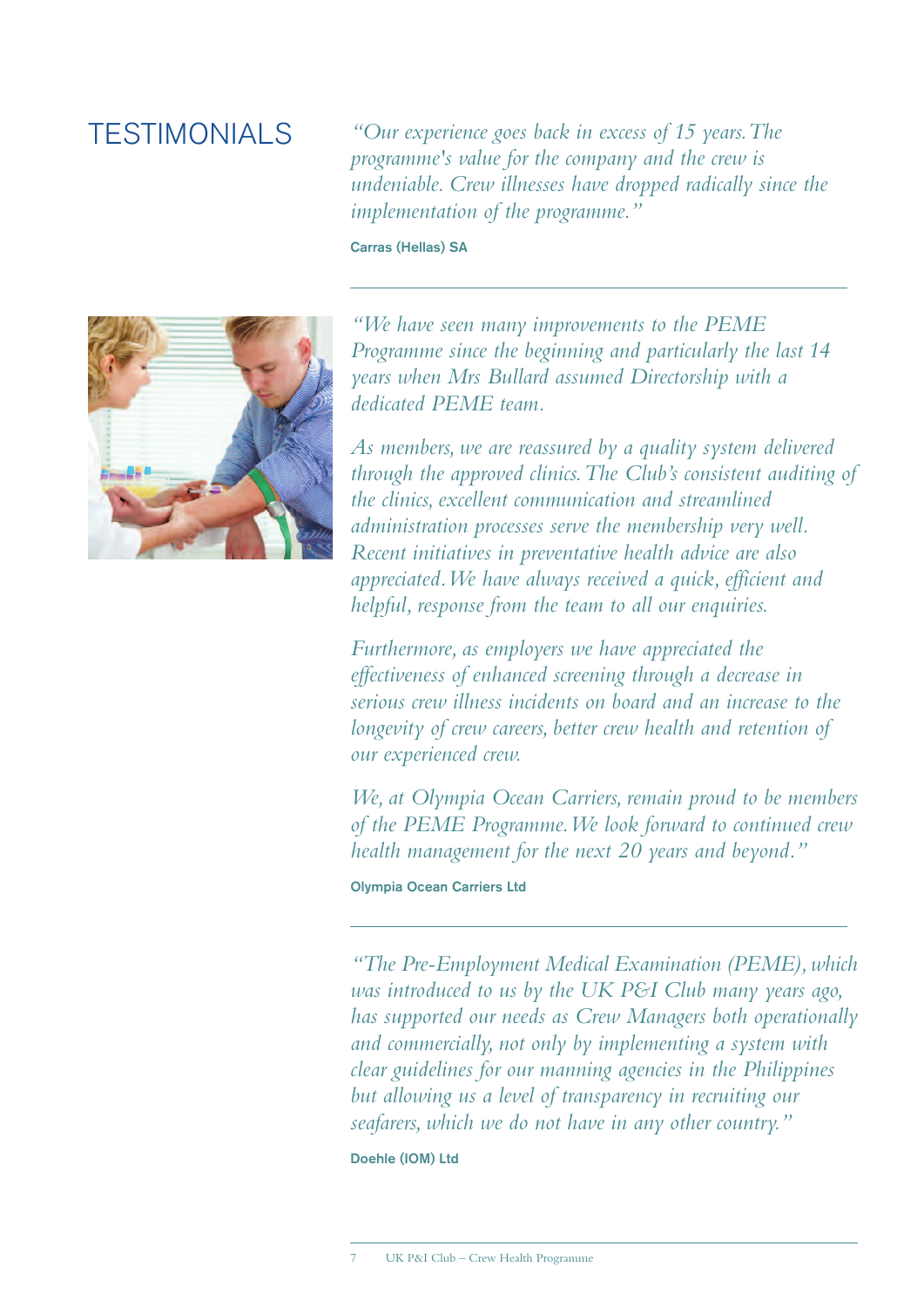### THE NEXT STEPS FOR ENTRY

The UK P&I Club's Crew Health scheme is a voluntary service for UK P&I Club Members. Membership to the scheme clearly offers considerable savings in potential costs and administrative burden.

Individual crew illness liability claims are costing approximately 12 per cent more year on year, and the more stringent imposition of responsibility and liability on shipowners arising from the Maritime Labour Convention and national legislation makes this a trend likely to continue.

The Crew Health team can tailor its solutions to individual Member's needs dependent on the type of business, rank of seafarers and the location of their recruitment.

Medical examination costs vary between countries and the Crew Health team works together with the Member to obtain the most cost-effective and workable solution.

#### **Information required from Members on enquiry**

- Main areas of crew recruitment (e.g. countries and cities)
- Details of current crew health arrangements, e.g. in-house/out-sourced by manning agent; crew paying for PEME; fleet of doctors or any doctor
- P&I Entry is the whole fleet in the UK P&I Club or split?
- Number and names of ships in the fleet
- The flag(s) of the ship, ship type and trade routes
- Any other details or relevant information from within your terms of entry or within your previous crew claims history you would like us to note

#### **Member actions after entry into the Crew Health programme**

- Member to advise all parties involved in crew recruitment process that they have joined the Crew Health programme
- Instruct crew managers and manning agents to implement Crew Health programme referral process
- Ensure all crew are sent to the UK Club approved clinics for medical examination

#### **For more information**

Shipowners and operators are invited to contact the Crew Health team to discuss their individual requirements and for further information on how to join the scheme.

#### Sophia Bullard

Email: peme.ukclub@thomasmiller.com Tel: +44 20 7204 2417

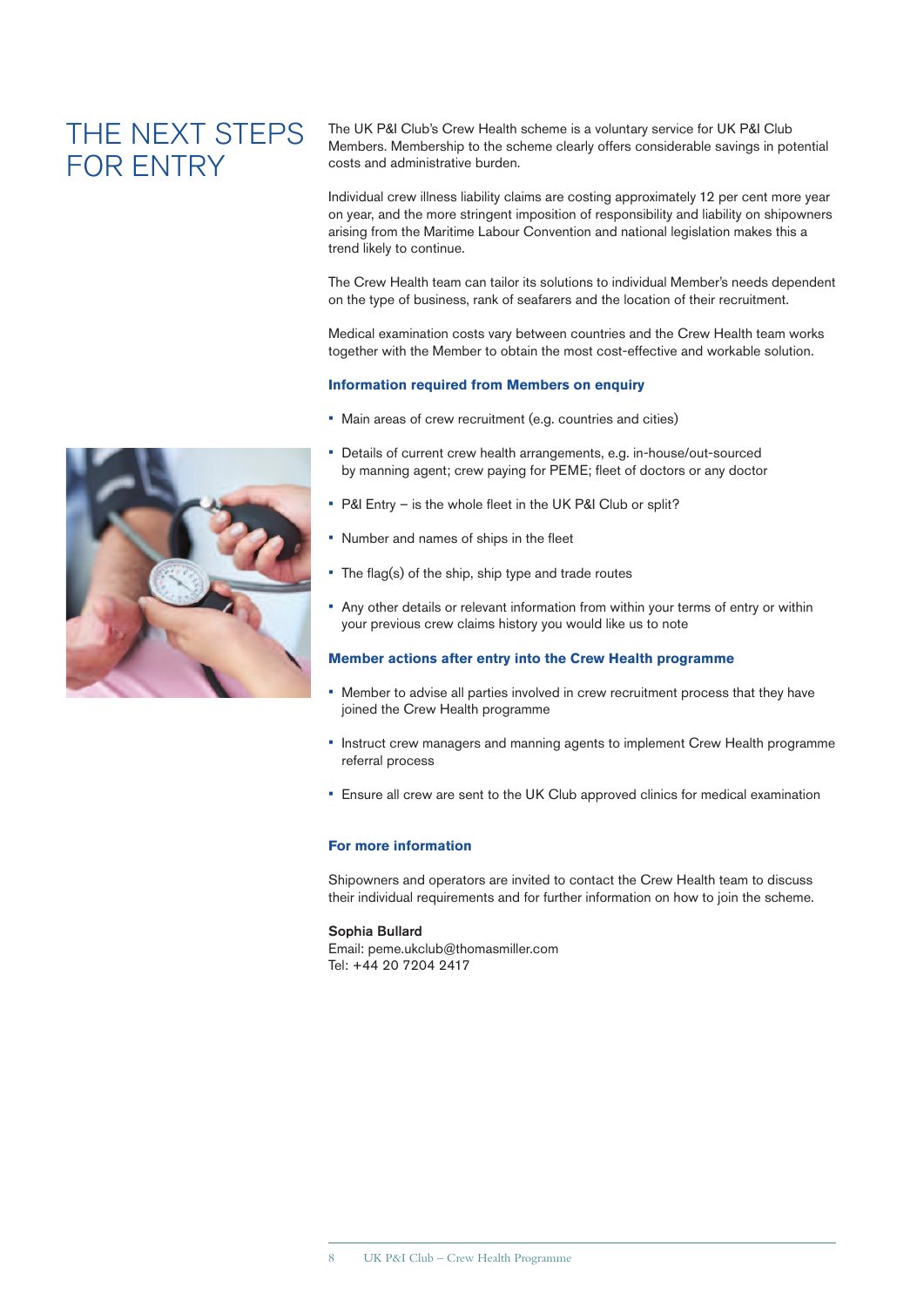

#### Sophia Bullard Crew Health Programme Director

Direct: +44 20 7204 2417 Email: sophia.bullard@thomasmiller.com

Sophia joined Thomas Miller in 1992 and from 1994 worked as a claims handler, dealing mainly with French and Spanish Members. In 2004 Sophia became the Crew Health Programme Director.

As part of her work in the Crew Health Programme, Sophia has undertaken a large number of clinic audits, implemented the standard medical form and clinic guidelines. She has also lead the scheme through the largest period of growth and development with a doubling of approved clinic facilities and a four fold member increase. Sophia is a Director of Thomas Miller & Co. Ltd.